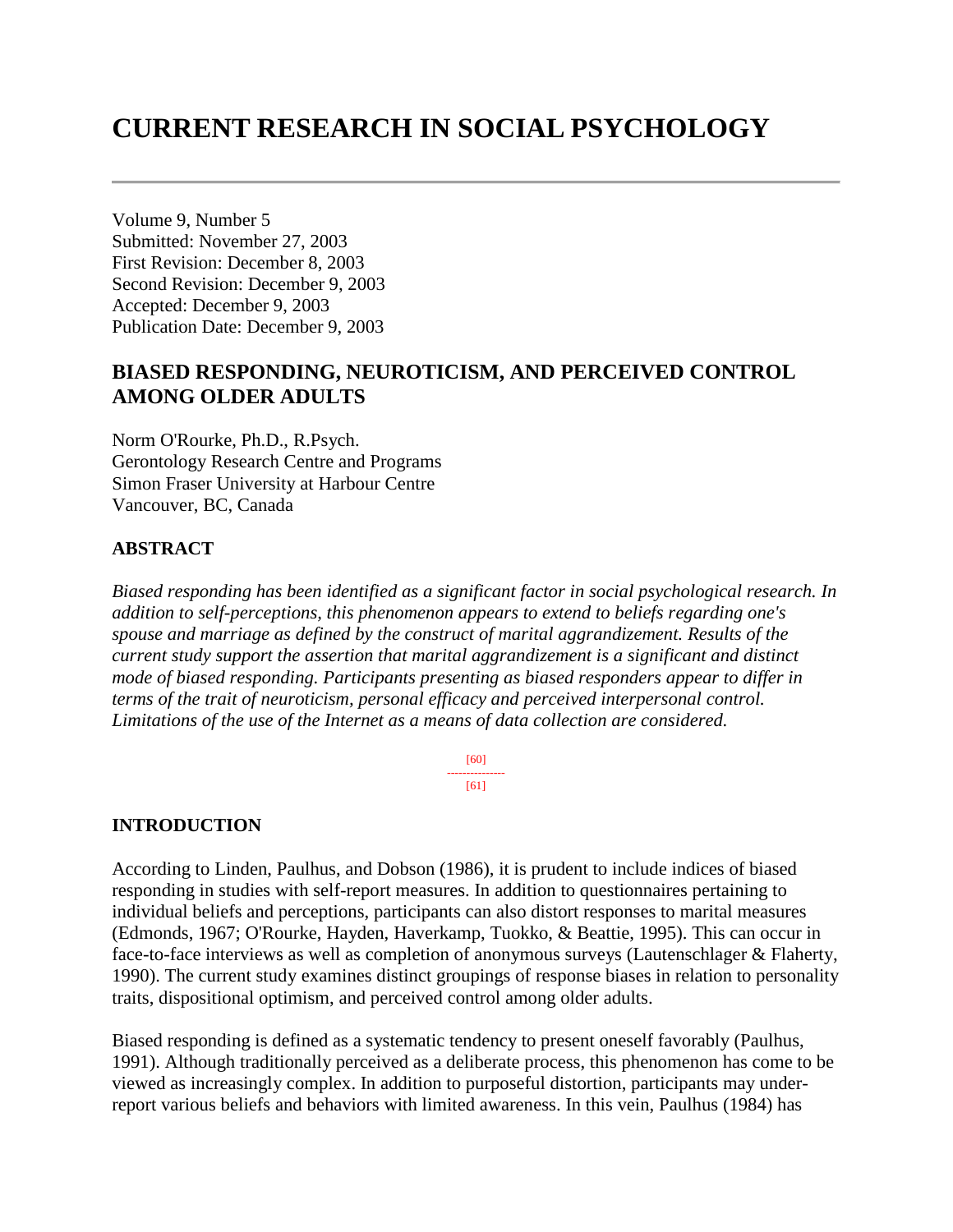proposed a two-component model of biased responding. In addition to *impression management* (i.e., conscious dissembling or purposeful distortion), persons may also engage in *self-deception* (i.e., an honest, yet overly positive self-presentation). This distinction suggests that biased responding is not solely intentional but also reflects a self-protective, psychological strategy. In other words, some may choose to present themselves favorably, whereas others convey an overly positive self-image that they honestly endorse (Paulhus, 1984).

More recently, O'Rourke and Wenaus (1998) have identified and defined a distinct interpersonal mode of biased responding. *Marital aggrandizement* is defined as a relationship-specific response style by which persons convey an inordinately positive portrayal of their spouse and marriage. In effect, martial aggrandizement entails a propensity to discount negative perceptions of one's marital history. This construct is hypothesized to be distinct from individually mediated response biases. Marital aggrandizement is thus a systems-based construct (i.e., occurring within relationships). It is believed that those who convey idealized depictions of their relationship invariably provide exaggerated responses to other marital measures; however, contentment within marriage does not necessarily entail aggrandizement of one's relational history.

Marital aggrandizement may best be understood within context of Brandtstädter's (1999) model of resilience and adaptation. According to this theory, personal continuity and integrity across the lifespan are achieved with the aid of assimilative, accommodative, and immunizing cognitive processes. It is the latter which captures the essence of marital aggrandizement. According to Brandtstädter (1999), immunizing mechanisms serve to protect well-entrenched beliefs and ideals to which the individual is strongly committed, even in the face of information to the contrary. When situations cannot be proactively mediated (or the past changed), ego entrenched beliefs remain intact despite what might otherwise be construed as *reality.* In this way, subjective reality is maintained to sustain well-being and to promote the ability to cope adaptively with loss. For instance, spousal caregivers appear to engage in selective recall of their relationship histories to contend with current circumstances beyond their control such as the terminal illness of a spouse (O'Rourke et al., 1996; O'Rourke & Wenaus, 1998).

As an immunizing cognitive process, martial aggrandizement like self-deception is assumed to occur outside of awareness. Persons do not purposefully recreate the past as a deliberate strategy; instead, selective recall is believed to be a means by which self-referent beliefs and ideals can be maintained when more proactive strategies are seen to be outside of one's capacity. According to Brandtstädter and Rothermund (1994), persons can change their circumstances (i.e., assimilative processes) or adjust their beliefs and ideals (i.e., accommodative processes) should these strategies be within their perceived grasp. For the current study, I hypothesize that this phenomenon can occur specific to oneself, one's marriage, or exist globally across both personal and interpersonal contexts. In other words, marital aggrandizement may be observed along with other indices of biased responding or emerge as distinct from both self-deception and impression management.

> [61] --------------- [62]

I further hypothesize that immunizing self-processes are associated with specific personality variables. For instance, an inverse association is believed to exist between the personality trait of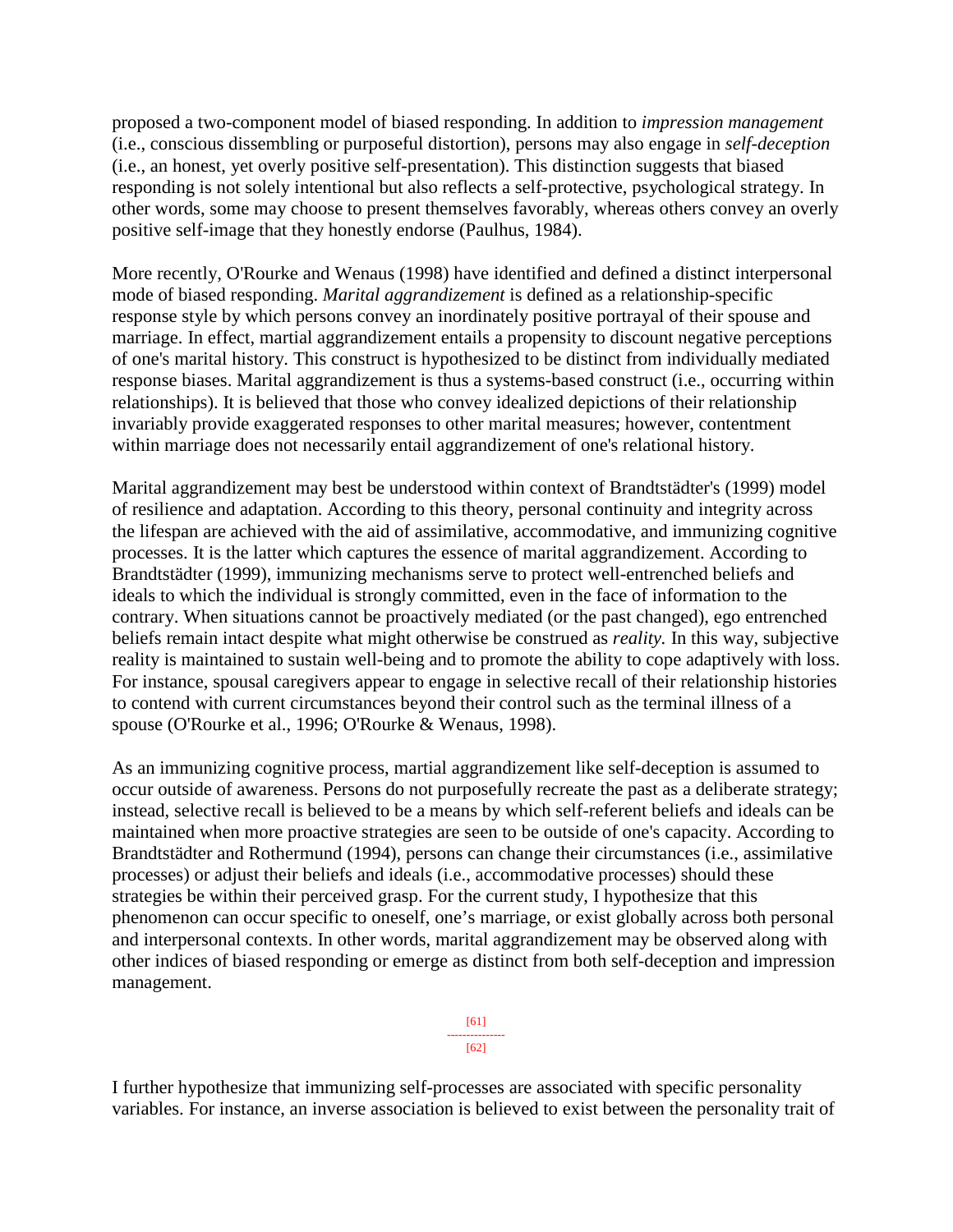neuroticism and marital aggrandizement. Existing research indicates that those high in the trait of neuroticism impose a negativity bias upon both the encoding and recall of personally relevant information (Larsen, 1992). I hypothesize the corollary; that is, the relative absence of neuroticism is believed to be associated with an overtly positive depiction of oneself and one's marriage.

This phenomenon is hypothesized to extend to the constructs of dispositional optimism and perceived control. Those exhibiting high levels of immunizing cognitive processes are believed to portray a rosier future for themselves and express greater personal efficacy (Heckhausen & Schulz, 1995). Moreover, those presenting as higher in marital aggrandizement are believed to convey a tendency for greater perceived control in interpersonal contexts in keeping with the operational definition of this systems-based construct. In contrast, perceived personal efficacy is hypothesized to be more closely associated with individually mediated response biases (i.e., selfdeception, impression management).

## **METHOD**

## **Participants**

A total of 200 older married adults were recruited as part of an ongoing study of marriage in later life (90 men, 110 women). The average age of participants was  $64.7$  years (*SD* = 9.33, range 50 to 96) with 15.1 years of formal education on average  $(SD = 3.30)$ , range 4 to 25). Participants had been married an average of 38.8 years  $(SD = 10.4$ , range 20 to 61). The majority had retired from the paid workforce (62.7%) though a notable proportion continued to work on either a fullor part-time basis (37.3%). More than half identified their religious affiliation as Protestant (53%), with a further 21% who self-identified as atheists or agnostics. The sample is also composed of a smaller numbers of Roman Catholics, Hindus, Muslims, Jews and Buddhists.

## *Printed-Page Participants*

A total of 56 participants completed the printed-page version of study questionnaires. These respondents were recruited through media advertisements, notices appearing in seniors' publications, contacts with community groups, and word-of-mouth. The majority of questionnaires were returned (i.e., 57 of 66 or 84.6%). Most likely, this higher than average rate of response is due to the fact that prospective participants expressed interest, or agreed to take part, before questionnaires were mailed to them.

## *Internet Participants*

A website constructed specifically for this study provided 144 sets of responses. Data were forwarded automatically via e-mail as participants proceeded from one page to the next. Questionnaires were routed through the Internet service provider thus masking the e-mail address and time zone in which responses originated.

Postings announcing this study were placed at dedicated websites for seniors (e.g., American Association of Retired Persons, SeniorNet, 50+ Net, Age of Reason). Direct appeals were also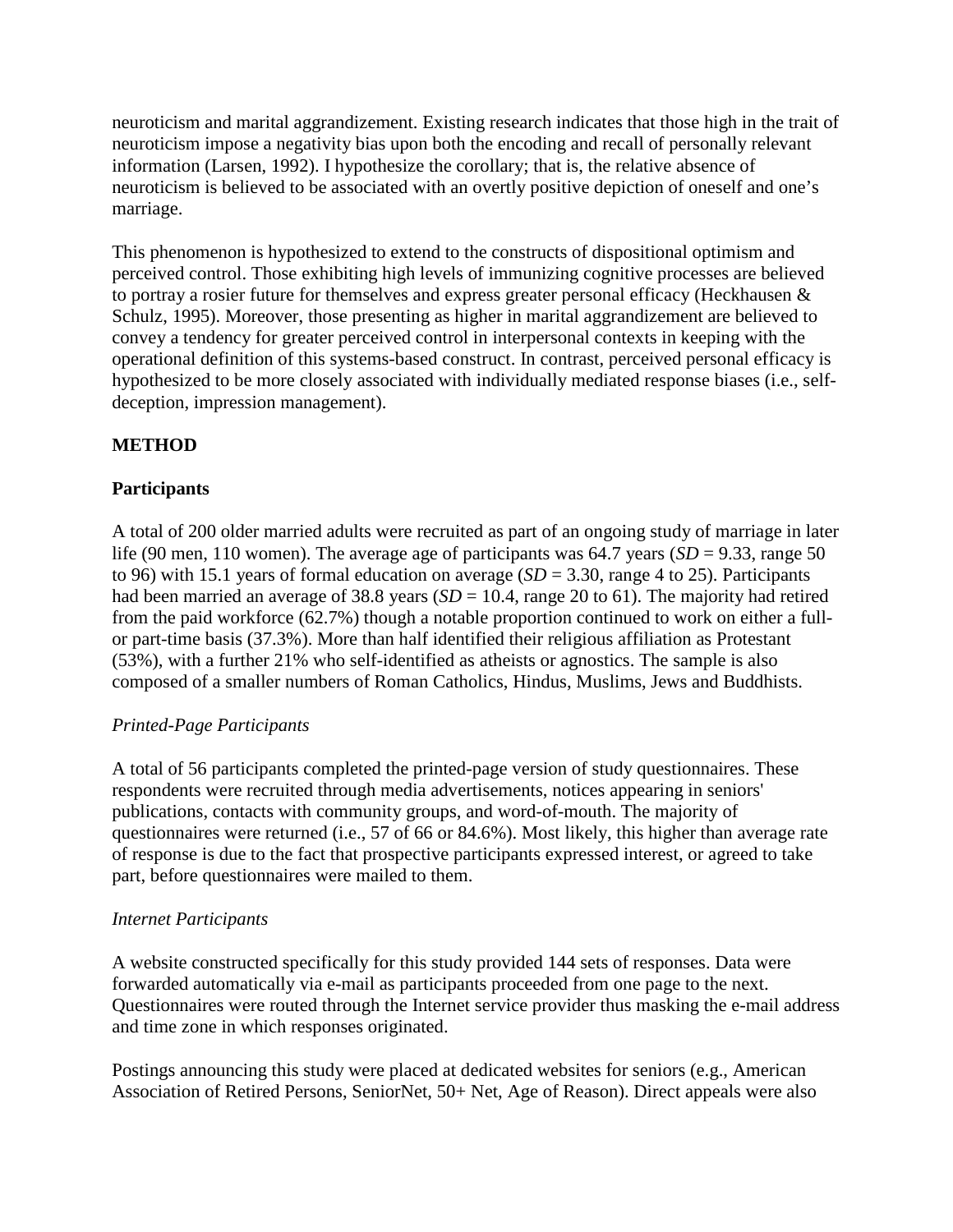made to older adults seeking e-mail pen-pals, a request for participants was placed in an Australian electronic senior's newsletter, and reciprocal links were placed between this website and others directed to older adults.



Of those who identified their country of origin, more than 70% indicated that they lived in the United States (34 of 50 states). Participants from Canada, England, Austria, India, Sri Lanka, Australia and New Zealand were also recruited.

Of note, Internet and printed-page participants appear indistinguishable. Not only are responses to study measures statistically similar, but few demographic differences appear between groups. For instance, the gender composition of the groupings does not differ (chi-square [1, *N*=200] = 2.38, *ns*), years of formal education (*t*[195] = 1.75, *ns*), nor socioeconomic categorization based upon work performed either now or prior to retirement (chi-square [10, *N*=200] = 14.9, *ns*). Consistent with our prior findings, older adults providing responses via the Internet do not appear distinct from those recruited by means of more traditional methodology such as community centers and seniors housing complexes (O'Rourke & Cappeliez, 2002; 2003). Responses were combined for subsequent analyses given the similarity between printed-page and Internet participants.

## MEASURES

## *Balanced Inventory of Desirable Responding - Version 6*

The Balanced Inventory of Desirable Responding (BIDR; Paulhus, 1994) is a 40-item self-report measure comprised of two 20-item subscales (i.e., self-deception and impression management). Respondents rate their degree of agreement to each statement along 7-point Likert-type scales with one point assigned for each six or seven response subsequent to reversal of negativelykeyed items (e.g., "I don't care to know what other people really think of me;" "I have done things that I don't tell other people about" from the self-deception and impression management subscales respectively).

As reported by Paulhus (1991), correlation coefficients between subscales range from  $r = .05$  to r = .40. Internal consistency of responses ranges from alpha = .65 to .75 for the SD subscale and alpha = .75 to .80 for the IM subscale (Paulhus, 1994).

BIDR responses have been shown to correlate significantly with the Marlowe-Crowne Social Desirability Scale ( $r = .73$ ; Paulhus, 1994) and the Multidimensional Social Desirability Inventory ( $r = .80$ ; Paulhus, 1991). Convergent validity of responses to the IM subscale has been established relative to the Lie Scale of the Minnesota Multiphasic Personality Inventory (Paulhus, 1994). Response levels to the IM subscale also show marked increase from private to public response conditions. As expected, less variability is apparent for responses to the SD subscale (Lautenschlager & Flaherty, 1990). These findings appear to differentiate response sets and thus support the construct validity of subscales.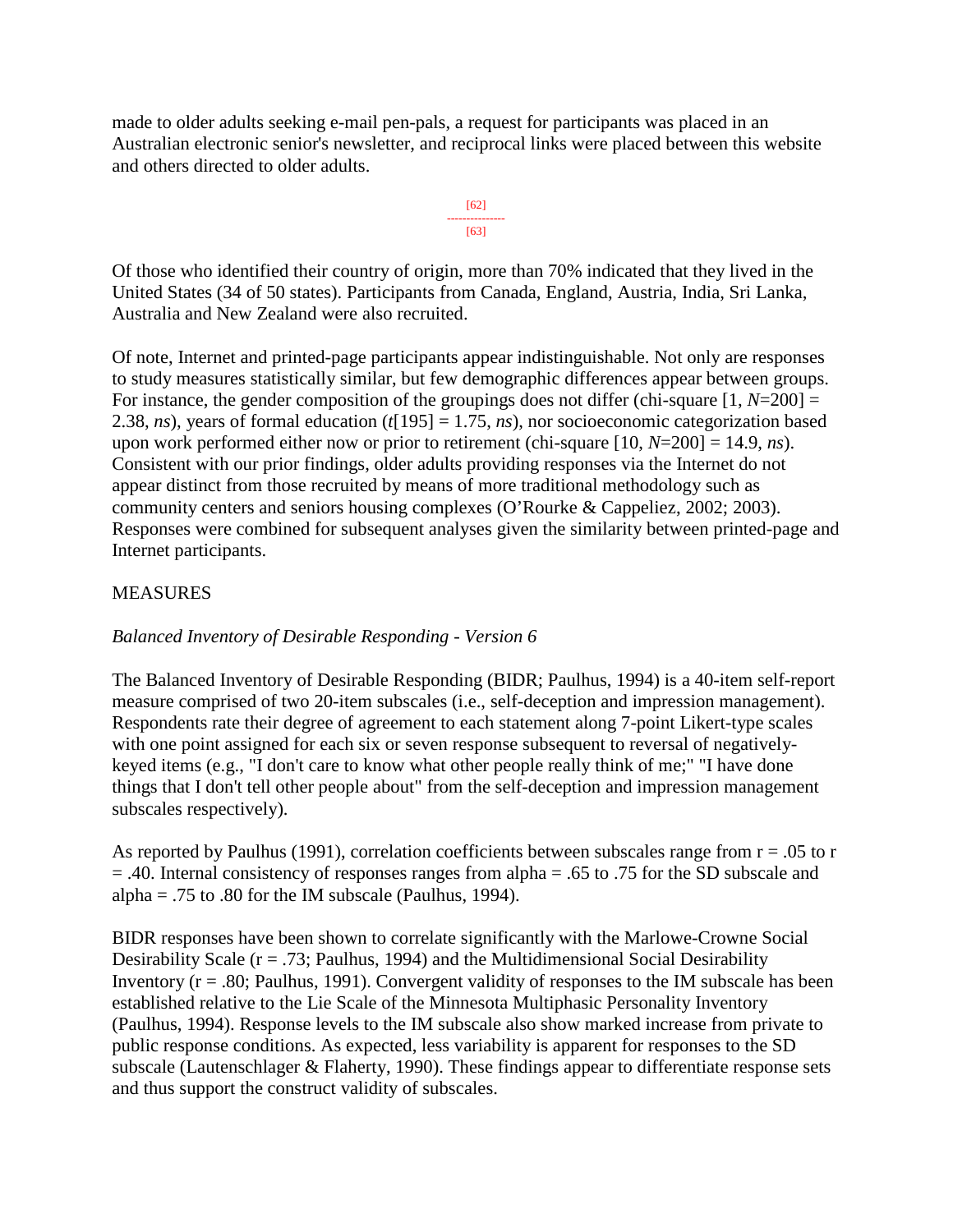#### *Marital Aggrandizement Scale*

The Marital Aggrandizement Scale (MAS; O'Rourke, 2002b) was developed as a couples measure of biased responding. The 18 MAS items were written in extreme terms such that they cannot be endorsed without conveying an inordinately positive depiction of the marriage. (See Appendix 1.) Respondents indicate agreement to each statement upon a 7-point Likert-type scale. Only upper-end responses (i.e., 6 or 7) are tallied (subsequent to reversal of four negativelykeyed items). MAS totals range from 0 to 18 with higher scores suggestive of greater marital aggrandizement. It is assumed that those attaining elevated MAS scores are incapable or unwilling to acknowledge negative interpersonal memories or perceptions. As such, the accuracy of responses to other marital measures is suspect (O'Rourke & Cappeliez, 2002).



Estimates of internal consistency have been measured as alpha = .84. Test-retest reliability of responses has been reported as  $r(200) = .80$  over an average interval of 16 months (O'Rourke & Cappeliez, 2002). Responses to the MAS also appear to be gender invariant. In other words, men and women seem to interpret and respond to MAS items in a similar manner (O'Rourke & Cappeliez, 2001). These findings suggest that responses to the MAS reliably reflect biased responding.

Data in support of the convergent validity of responses to the MAS has been reported relative to the BIDR (O'Rourke & Cappeliez, 2002). Although responses to the marital aggrandizement have been shown to load upon the same latent construct as self-deception and impression management, the contribution of the MAS is significant and independent of these individually mediated response biases (O'Rourke & Cappeliez, 2002).

#### *Spheres of Control Scale*

A substantive body of research suggests that perceived control contributes significantly to health and well-being (see Reich & Zautra, 1991 for a review). The majority of measures, however, do not distinguish between perceived individual and interpersonal control. As suggested by Paulhus (1983), these perceptions exist within circumscribed domains. Thus an individual may perceive considerable self-efficacy in terms of his or her ability to attain personal goals and objectives; this may not correspond to perceived control within interpersonal contexts.

The Spheres of Control Scale - Version 3 (SOC-3; Paulhus & Van Selst, 1990), is a 30-item instrument that delineates perceptions of control within separate domains. Interpersonal control (IPC) is measured separately from personal efficacy (PE). In addition, this scale measures perceived socio-political control (i.e., the ability to affect change of social institutions). The latter was not administered participants recruited for the current study, as this construct was deemed tangential to stated hypotheses.

Responses are gauged upon a 7-point Likert-type scale to which respondents indicate their degree of agreement for each of the 20 items (alpha = .80). Paulhus and Van Selst (1990) report a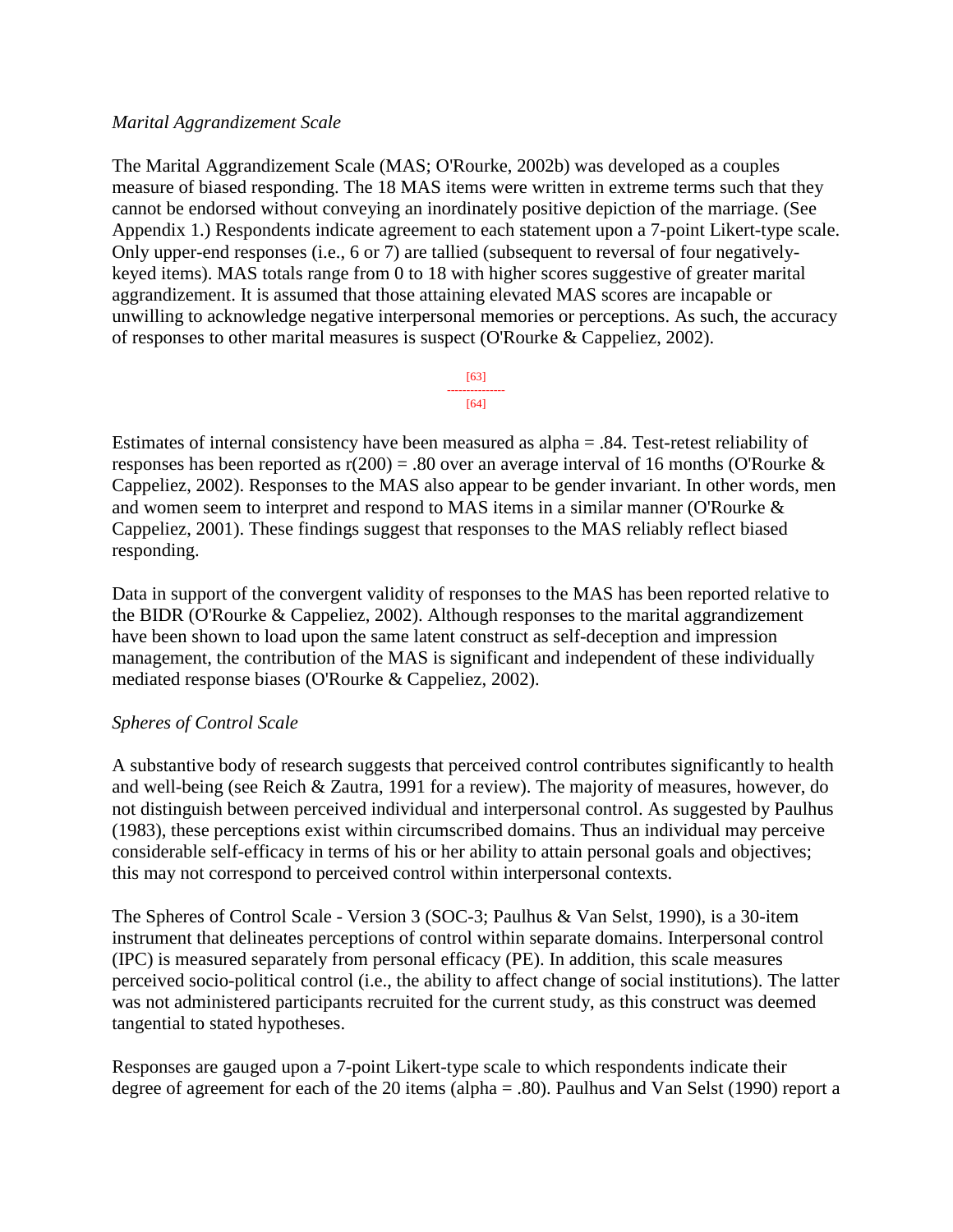low correlation between IPC and PE subscales  $(r = .33)$ . This coefficient suggests that perceptions of control differ between personal and interpersonal domains (e.g., "I find it easy to play an important part in most group situations;" "I can usually achieve what I want when I work hard for it" respectively).

Construct validity of responses to each subscale has been established relative to existing measures. For instance, the IPC subscale correlates significantly with separate indices of social self-efficacy and social competence (Paulhus & Van Selst, 1990).

The initial validation study demonstrated discriminant validity of responses among subscales. For example, varsity athletes who play team sports (e.g., American football) were shown to score significantly higher on the IPC subscale as compared to tennis players for whom PE was elevated (Paulhus, 1983).

> [64] ---------------  $[65]$

### *Life Orientation Test - Revised*

The Life Orientation Test - Revised (LOT-R; Scheier, Carver, & Bridges, 1994) is a 10-item measure of dispositional optimism. Six core items are scored upon a 5-point Likert-type scale. The remaining four are included to obscure the intent of this scale. Core items are evenly divided between negatively- and positively-worded items. Total scores range from 0 to 24 with higher totals suggestive of greater optimism (e.g., "In uncertain times, I usually expect the best;" "I'm always optimistic about my future").

Internal consistency of responses to the LOT-R by older women is reported as alpha = .85 (O'Rourke, in press). The LOT-R also appears stable over time as test-retest reliability has been measured as r= .79 over a 28 month interval (Scheier et al., 1994).

Existing research suggests that responses to the LOT-R tap a construct distinct from established personality traits. As reported by Scheier and colleagues (1994), only modest correlations emerge between the LOT-R and measures of neuroticism, self-esteem and trait anxiety (range  $r =$ -.35 to r = .54). These coefficients suggest convergent and discriminant validity of responses to the LOT-R.

#### *NEO Five-Factor Inventory*

The Revised NEO Personality Inventory and the short-form NEO Five-Factor Inventory (NEO-FFI; Costa & McCrae, 1989) have been described as the definitive measures of normal adult personality (Juni, 1995).

Norms for these measures are based on a sample of 1,000 participants stratified to match 1995 U.S. census projections (Botwin, 1995). The items selected for the NEO-FFI constitute those with the strongest loadings relative to each factor. Reported reliability coefficients of responses range from alpha = .86 to .95. Test-retest reliability coefficients approach these levels over brief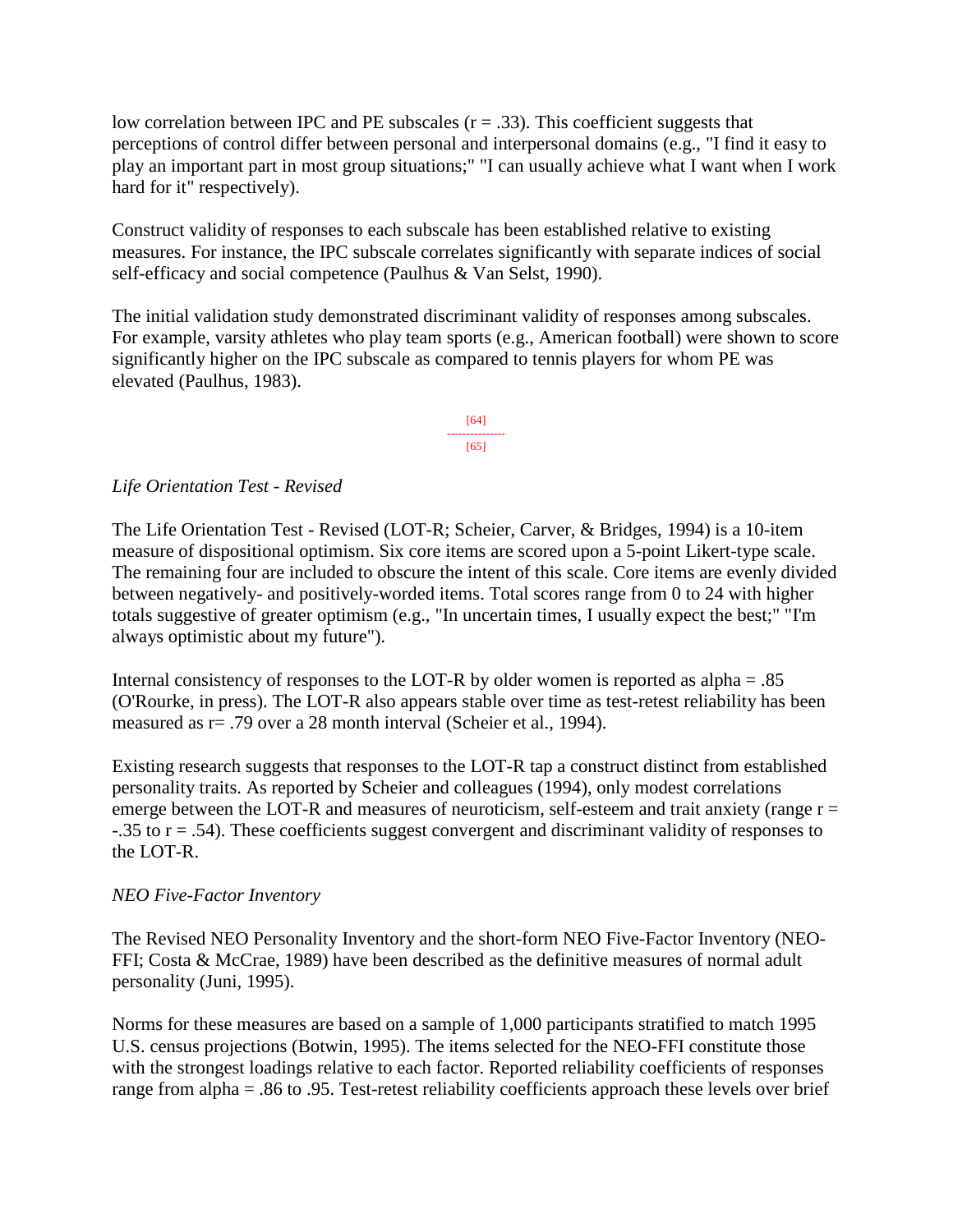periods. As reported by Costa and McCrae (1985), this has also been documented over many years for the constructs of neuroticism, extraversion, and openness to experience (e.g., "I often feel inferior to others;" "I really enjoy talking to people;" "I have a lot of intellectual curiosity" respectively).

Consensual validity of responses has been established among self, peer, and spousal ratings for the long form of the instrument (Forms *S* or self-report; *R* or observer). Construct validity of responses has been shown relative to other measures such as the California Psychological Inventory while divergent validity of responses has been demonstrated vis-à-vis psychopathology scales (e.g., Millon Clinical Multiaxial Inventory). As stated by Botwin (1995), the factor structure and psychometric properties of the NEO-FFI make it well suited for clinical and research applications.

> [65] --------------- [66]

#### **Table 1. Correlation Coefficients and Significance Levels of Study Variables (N = 200)**

| Variables IM                        |                             | SD                                              |                                                       | N                                                                                             | E   | MAS NEO- NEO- NEO- LOT- PE<br>O                                                        | R   |     |
|-------------------------------------|-----------------------------|-------------------------------------------------|-------------------------------------------------------|-----------------------------------------------------------------------------------------------|-----|----------------------------------------------------------------------------------------|-----|-----|
| <b>SD</b>                           | .59<br>(.01)                |                                                 |                                                       |                                                                                               |     |                                                                                        |     |     |
| <b>MAS</b>                          | .27.49<br>$(0.01)$ $(0.01)$ |                                                 |                                                       |                                                                                               |     |                                                                                        |     |     |
| NEO-N                               |                             | $-.17$ $-.37$ $-.31$<br>$(.02)$ $(.01)$ $(.01)$ |                                                       |                                                                                               |     |                                                                                        |     |     |
| NEO-E                               | .10                         |                                                 | $.16$ $.13$ $-.46$<br>$(.15)$ $(.02)$ $(.05)$ $(.01)$ |                                                                                               |     |                                                                                        |     |     |
| $NEO-O$ $-.07$ $-.04$ $-.19$ $-.20$ |                             |                                                 |                                                       | $(.36)$ $(.56)$ $(.01)$ $(.01)$ $(.01)$                                                       | .18 |                                                                                        |     |     |
| LOT-R                               |                             |                                                 |                                                       | $.16$ $.23$ $.19$ $-.65$ $.46$ $.22$<br>$(0.03)$ $(0.01)$ $(0.01)$ $(0.01)$ $(0.01)$ $(0.01)$ |     |                                                                                        |     |     |
| PE                                  | $.20\,$                     |                                                 |                                                       | $.41 \quad .32 \quad .46 \quad .40$                                                           |     | .19<br>$(0.01)$ $(0.01)$ $(0.01)$ $(0.01)$ $(0.01)$ $(0.01)$ $(0.01)$                  | .50 |     |
| <b>IPC</b>                          |                             |                                                 |                                                       | .22 .39 .30 -.56 .48                                                                          |     | $.16$ $.44$<br>$(0.01)$ $(0.01)$ $(0.01)$ $(0.01)$ $(0.01)$ $(0.02)$ $(0.01)$ $(0.01)$ |     | .55 |

*Note.* IM = Balanced Inventory of Desirable Responding - Impression Management, SD = Balanced Inventory of Desirable Responding - Self-Deception, MAS = Marital Aggrandizement Scale,  $NEO-N = Five-Factor$  Personality Inventory - Neuroticism,  $NEO-E = Five-Factor$ Personality Inventory - Extraversion, NEO-O = Five-Fac tor Personality Inventory -Openness to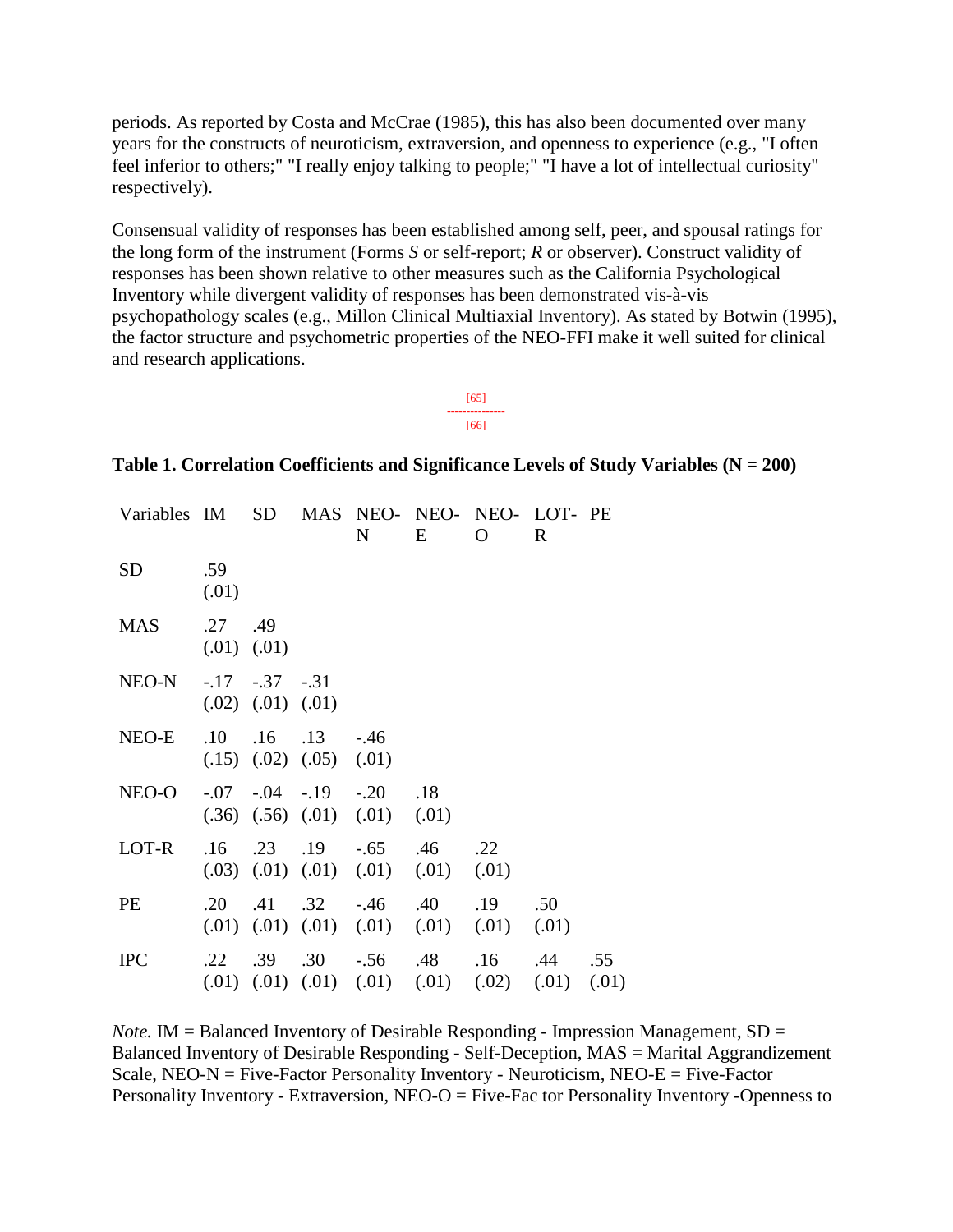Experience, LOT-R = Life Orientation Test - Revised, PE = Spheres of Control - Personal Efficacy, IPC = Spheres of Control - Interpersonal Control.

## **ANALYTIC PROCEDURE**

For this study, cluster analysis was used to identify unique participant groupings on the basis of responses to indices of biased responding (i.e., impression management, self-deception and marital aggrandizement). Ward's hierarchical method was used to maximize within-group similarity (cf. Majerovitz, 1995). According to the hypotheses of this study, clusters should emerge which represent distinct configurations of biased responders. Furthermore, these groupings should differ vis-à-vis the trait of neuroticism, dispositional optimism, and perceived control.

> [66] --------------- [67]

## **RESULTS**

### **Cluster Composition**

A 3-cluster solution was identified on the basis of responses to each measure of biased responding. The viability of this 3-cluster solution was supported by Multivariate Analysis of Variance (MANOVA; Hotelling's *T* = 1.98, *p* < .01). Self-deception (*F*[2,197] = 82.1, *p* < .01), impression management  $(F[2,197] = 110.7, ns)$ , and marital aggrandizement  $(F[2,197] = 53.3, p$ < .01) each differ significantly across all clusters (least significant difference post-hoc comparisons).

Due to unequal group membership (a function of hierarchical cluster formation), discriminant function analysis was also performed. Ninety percent of participants were accurately classified (chi-square  $[6, N=200] = 244.9$ ,  $p < .01$ ) within their respective groupings (i.e., 179 of 200 participants).

The largest grouping provided low scores for each measure of biased responding (*n* = 133 or 67%). These participants convey low average totals for marital aggrandizement as well as both individually mediated response biases. Given this profile, this cluster is identified as *global realists.*

#### **Table 2. Descriptive Features of Participant Groupings** *(N* **= 200)**

|           | Global<br>Realists | $(n = 133)$ $(n = 51)$ $(n = 16)$ | Biased Circumscribed<br>Responders Aggrandizers |
|-----------|--------------------|-----------------------------------|-------------------------------------------------|
| Variables | $M(SD)$ $M(SD)$    |                                   | M(SD)                                           |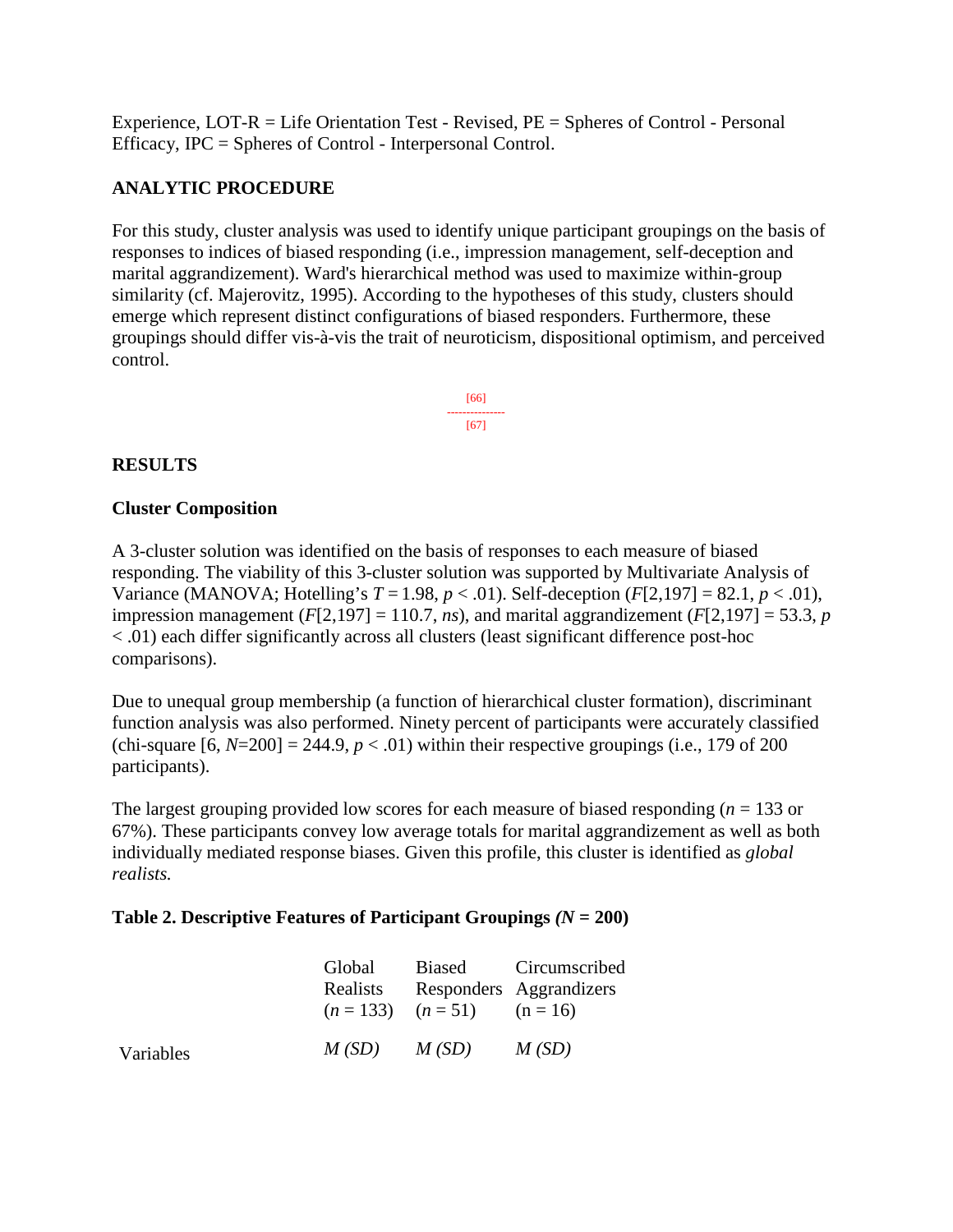| <b>BIDR</b> Impression        | 6.77              | $13.3(2.63)$ 5.19 (2.71)   |                           |
|-------------------------------|-------------------|----------------------------|---------------------------|
| Management                    | (2.90)            |                            | $10.8(3.38)$ 6.63 (2.28)) |
| <b>BIDR Self-Deception</b>    | 4.74 <sup>′</sup> | 8.18 (3.94) 10.2 (2.99)    |                           |
| Marital Aggrandizement        | 2.74)             |                            |                           |
| (MAS)                         | 3.79 <sub>0</sub> |                            |                           |
|                               | 2.91)             |                            |                           |
| <b>NEO Neuroticism</b>        | 8.36              | 25.3 (7.68) 27.3 (8.15)    |                           |
| <b>NEO Extroversion</b>       | 38.7              | $40.5(5.46)$ 39.0 $(7.70)$ |                           |
| NEO Openness to               | (6.79)            | $41.3(5.91)$ 38.8(5.02)    |                           |
| Experience                    | 42.5              | $24.0(3.99)$ $23.1(2.73)$  |                           |
| <b>Dispositional Optimism</b> | (6.67)            | 55.4 (8.14) 51.5 (8.48)    |                           |
| $(LOT-R)$                     | 4.01              | 51.1 (7.83) 7.93           |                           |
| Personal Efficacy (SOC-       | 49.7              |                            |                           |
| 3)                            | (7.04)            |                            |                           |
| <b>Interpersonal Control</b>  | 45.8              |                            |                           |
| $(SOC-3)$                     | (7.41)            |                            |                           |
|                               |                   |                            |                           |

*Note.* BIDR = Balanced Inventory of Desirable Responding, MAS = Marital Aggrandizement Scale, NEO = Five-Factor Personality Inventory, LOT-R = Life Orientation Test - Revised, SOC-3 = Spheres of Control - Version 3.

In contrast, the second largest grouping presents with elevated responses to each measure  $(n = 51$ or 26%). These participants endorse a greater number of self-deception, impression management, and marital aggrandizement items vis-à-vis overall sample means. Given this generalized pattern, these participants are labeled as *biased responders.* 

[67] --------------- [68]

The final cluster is identified as *circumscribed aggrandizers.* They endorse the highest average number of MAS items with comparatively lower self-deception and impression management response levels. This grouping emerged as the smallest of the three  $(n = 16 \text{ or } 8\%)$ .

Of note, cluster composition does not differ by age (*F*[2,197] = 2.48, *ns*), gender (chi-square [2,  $N=200$ ] = 3.94, *ns*), years married (*F*[2,197] = 1.93, *ns*), years of formal education (*F*[2,197] = 1.83, *ns*), nor socioeconomic status based upon work performed either now or prior to retirement (chi-square  $[10, N=195] = 6.43$ , *ns*). This suggests that cluster membership is not determined by demographic factors.

#### **Biased Responding and Personality**

In contrast, a significant multivariate difference emerged across groups for personality variables (MANOVA; Hotelling's  $T = .11$ ,  $p < .01$ ). Univariate analyses indicate that this difference is attributable solely to the trait of neuroticism  $(F[2,197] = 6.78, p < .01)$ . Post-hoc comparisons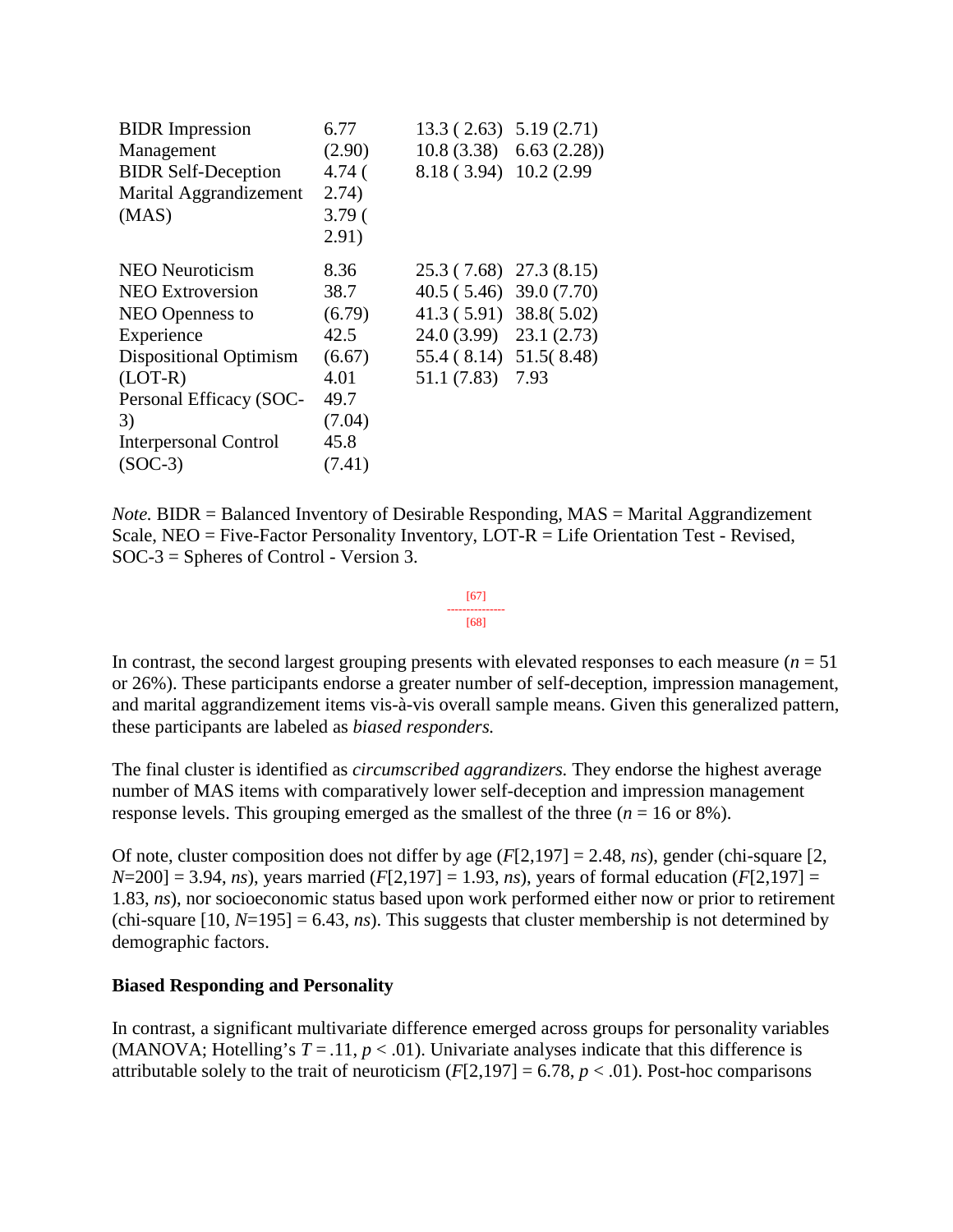indicate a significant difference between global realists and biased responders. Circumscribed aggrandizers do not differ from either of the other two clusters.

As hypothesized, a significant difference emerged across groups for dispositional optimism, personal efficacy, and perceived interpersonal control (MANOVA; Hotelling's  $T = .13$ ,  $p < .01$ ) with univariate significance observed for each of these variables. To determine whether or not this result is independent of personality, this analysis was repeated controlling for the effect of neuroticism (MANCOVA; Hotelling's  $T = .90$ ,  $p < .01$ ). Personal efficacy ( $F[2,196] = 4.66$ ,  $p =$ .01) and perceived interpersonal control  $(F[2,196] = 3.60, p < .05)$  retained univariate significance. Optimism, however, no longer achieves statistical significance subsequent to covariation for neuroticism  $(F[2,196] = .07, ns)$ .

Post hoc analyses were computed. Again, significant group differences were found between biased responders and global realists with the former expressing elevated responses to both control constructs. Contrary to expectation, interpersonal control did not emerge as significantly elevated among circumscribed aggrandizers. For both personal efficacy and interpersonal control, response levels were highest among those expressing a generalized tendency for biased responding. This finding fails to support the hypothesis that perceived control within interpersonal domains would distinguish those defined on the basis of elevated marital aggrandizement; instead, perceived control appears to be a generalized tendency irrespective of context.

## **DISCUSSION**

The results of this study provide general support for study hypotheses. As assumed, distinct groupings emerged with marital aggrandizement elevated along with other indices of biased responding, and with marital aggrandizement alone. The composition of clusters supports the assertion that marital aggrandizement is distinct yet related to individually mediated response biases (i.e., self-deception, impression management).

$$
\begin{array}{c}\n[68] \\
-\cdots \\
[69]\n\end{array}
$$

As also assumed, the personality of biased responders differs from global realists as the absence of neuroticism distinguishes the former. This result is in accord with the findings previously reported by Larsen (1992) in which persons high in neuroticism appear to impose a negativity bias upon the encoding and recall of personally relevant information; as a corollary, the current study suggests the relative absence of neuroticism is also associated with an information processing bias reflecting an overly positive self-image and elevated perceptions of control. Consistent with the revised theory of cognitive adaptation, individual personality differences appear to create propensities for selective processing and recall of personally relevant information such as one's spouse and marriage (see O'Rourke, 2002a; in press).

A competing explanation would contend that this phenomenon results as function of individuals' desire to purposefully convey this impression (i.e., low neuroticism, high perceived control). The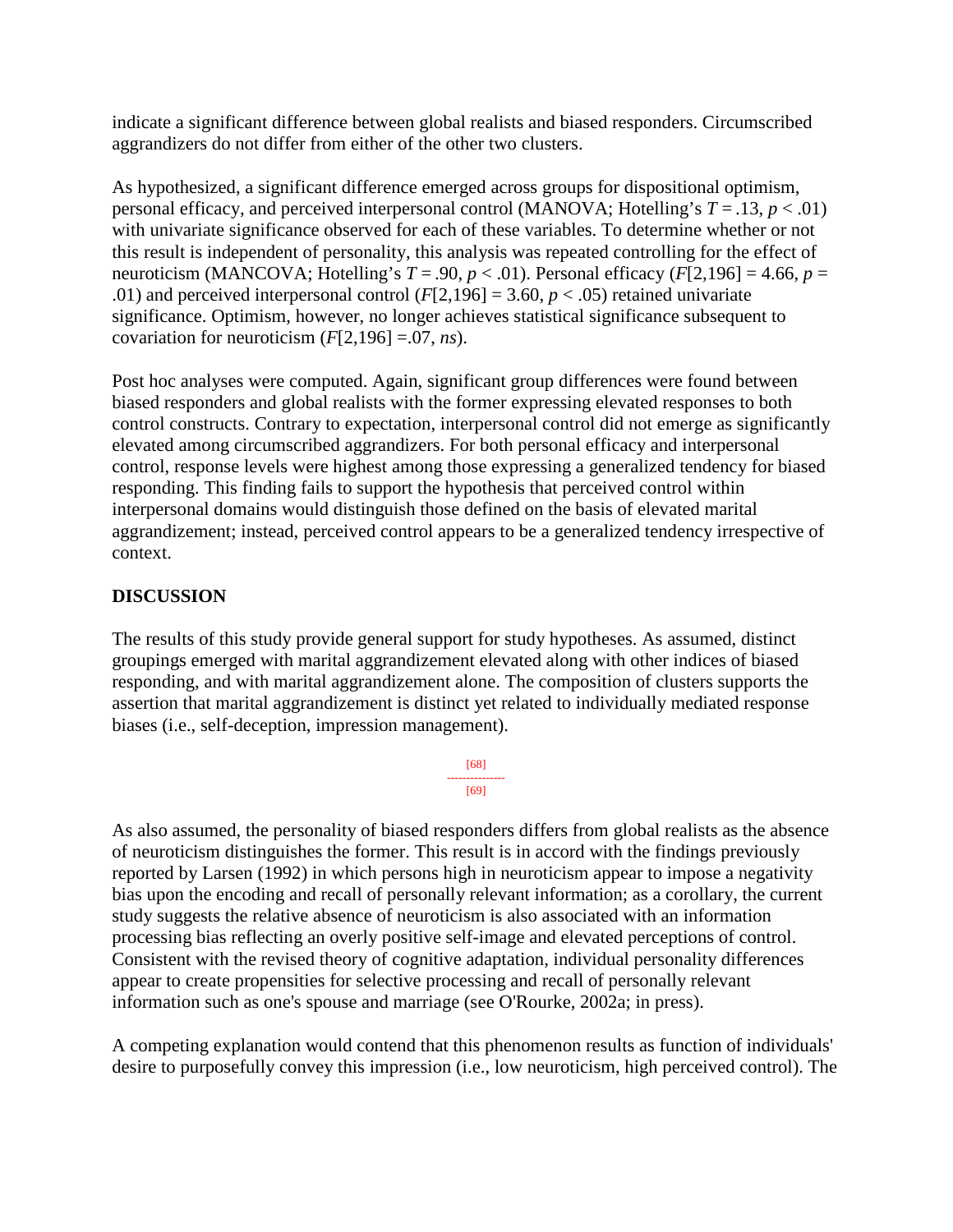relative elevation of both impression management and self-deception, however, suggests that biased responding is not motivated exclusively by a desire to present oneself favorably.

Contrary to the initial hypothesis, perceived control within interpersonal contexts does not appear to distinguish circumscribed aggrandizers from other participants; instead, control across domains appears associated with a generalized tendency for biased responding. This phenomenon occurs over and above statistical control for the trait of neuroticism. In contrast, optimism no longer differs across groups. This finding supports the assertion of prior research that optimism may simply reflect the absence of neuroticism (Boland & Cappeliez, 1997; Smith, Pope, Rhodewalt, & Poulton, 1989).

## **Generalizability and Limitations of Findings**

Despite study findings that indicate significant between group differences, it should be noted that the size of clusters varies substantively. This observation is particularly germane to circumscribed aggrandizers (i.e.,  $n = 16$ ). Ideally, this cluster would have been considerably larger in order to guard again Type I or alpha errors (Cohen, 1992). Attempts to replicate these study findings should attempt to recruit more equal participant groupings.

This study uses the Internet as a means of data collection with older adults. This methodology has allowed for the recruitment of participants over four continents. Although a significant proportion of respondents identified their country of origin, roughly one-third did not provide geographic information. This precluded nation-by-nation comparisons. As a result, countryspecific patterns of response cannot be identified.

Use of the Internet affords participants considerable anonymity advantageous in studies of biased responding (Paulhus, 1991). With added anonymity, however, comes concern regarding misrepresentation. Even though the title page of the website requested the assistance of persons over 49 years of age who had been married more than 19 years, it cannot be stated definitively that all respondents met these inclusion criteria. On the basis of demographic information provided on the final questionnaire, for instance, two widowed persons were identified and excluded.

Nor can it be said that this study is representative of the current cohort of older adults given that participants had completed an average of 15.1 years of education. This grouping is more educated than the norm, as the majority had undertaken some post-secondary training. Similar to most research with self-selected participants, persons choosing to take part in the current study are more educated than the population from which they are drawn. This limits generalizability as responses may not correspond to older adults with less education. Therefore, responses may differ from the broader population. This observation underscores the need to replicate the cluster composition and between-group differences with other samples and research methodologies (e.g., recruitment of randomly identified participants).

Despite these limitations, the current study provides further support for the assertion that marital aggrandizement exists as a distinct response bias. This tendency to negate the occurrence of negative interpersonal beliefs and perceptions occurs not only among spousal caregivers but also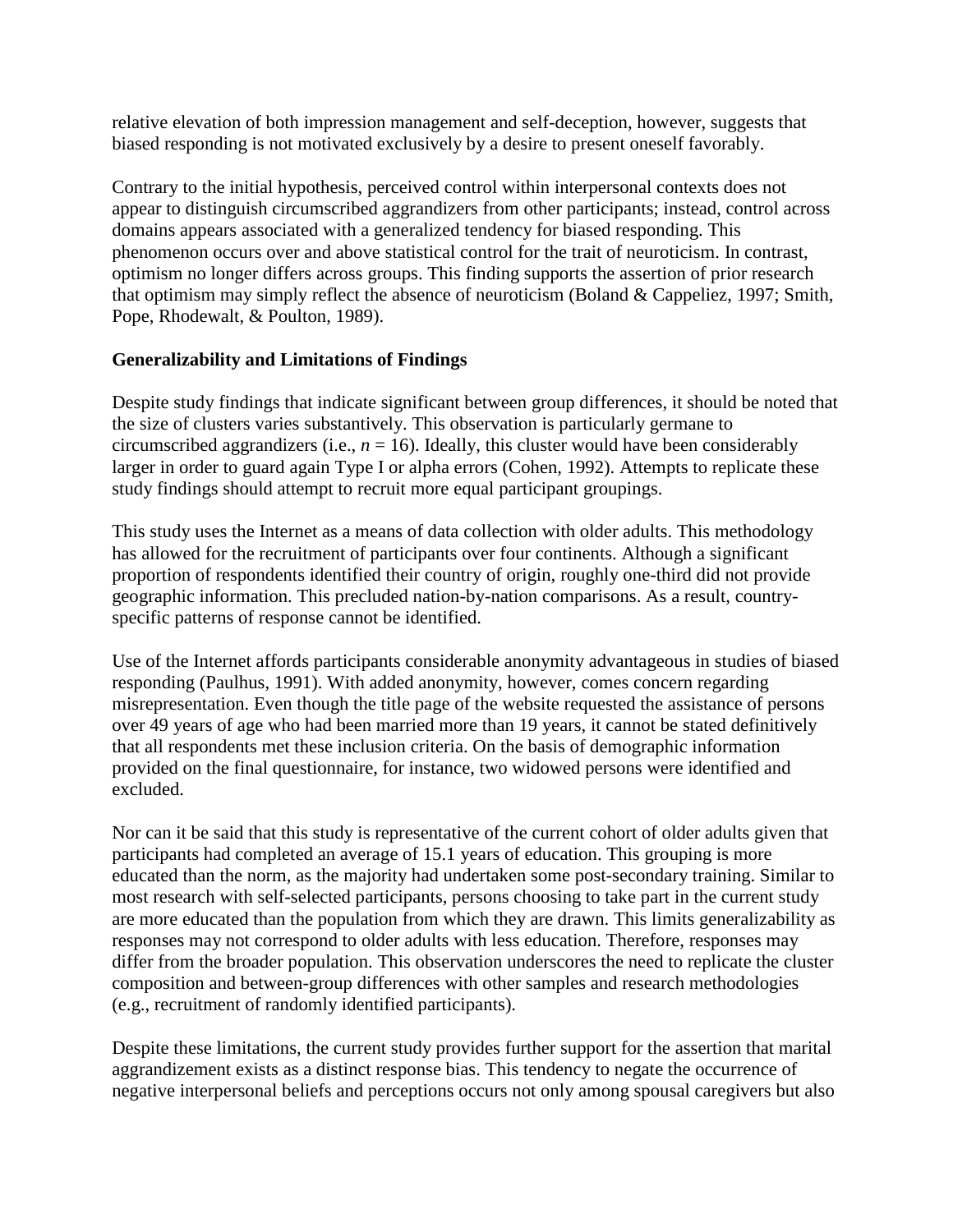within a heterogeneous sample of older adults. Persons classified on the basis of responses to indices of biased responding appear to differ significantly in personality and perceived control. These findings provide further indication of the antecedents of biased responding (O'Rourke, 2002a; in press). The challenge remains to ascertain if current study findings can be replicated with other samples and populations such as younger adults and same-gender couples.

> [69] --------------- [70]

### **REFERENCES**

Boland, A., & Cappeliez, P. (1997). Optimism and neuroticism as predictors of coping and adaptation in older women. *Personality and Individual Differences, 22,* 909-919.

Botwin, M. D. (1995). Review of the Revised NEO Personality Inventory. In L. L. Murphy, J. C. Conoley, & J. C. Impara (Eds.), *Twelfth mental measurements yearbook* (pp. 861-863). Lincoln, NB: University of Nebraska Press.

Brandtstädter, J. (1999). Sources of resilience in the aging self. In T. M. Hess, & F. Blanchard-Fields (Eds.), *Social cognition and aging* (pp. 123-141). San Diego, CA: Academic Press.

Brandtstädter, J., & Rothermund, K. (1994). Self-percepts of control in middle and later adulthood: Buffering losses by rescaling goals. *Psychology and Aging, 9,* 265-273.

Cohen, J. (1992). A power primer. *Psychological Bulletin, 112,* 155-159.

Costa, P. T., & McCrae, R. R. (1985). Hypochondriasis, neuroticism, and aging: When are somatic complaints unfounded? *American Psychologist, 40,* 19-28.

Costa, P. T., & McCrae, R. R. (1989). *NEO PI/FFI manual supplement.* Odessa, FL: Psychological Assessment Resources.

Edmonds, V. H. (1967). Marital conventionalization: Definition and measurement. *Journal of Marriage and the Family, 24,* 349-354.

Heckhausen, J., & Schulz, R. (1995). A life-span theory of control. *Psychological Review, 102,* 284-304.

Juni, S. (1995). Review of the Revised NEO Personality Inventory. In L. L. Murphy, J. C. Conoley, & J. C. Impara (Eds.), *Twelfth mental measurements yearbook* (pp. 863-868). Lincoln, NB: University of Nebraska Press.

Larsen, R. J. (1992). Neuroticism and selective encoding and recall of symptoms: Evidence from a combined concurrent-retrospective study. *Journal of Personality and Social Psychology, 62,* 480-488.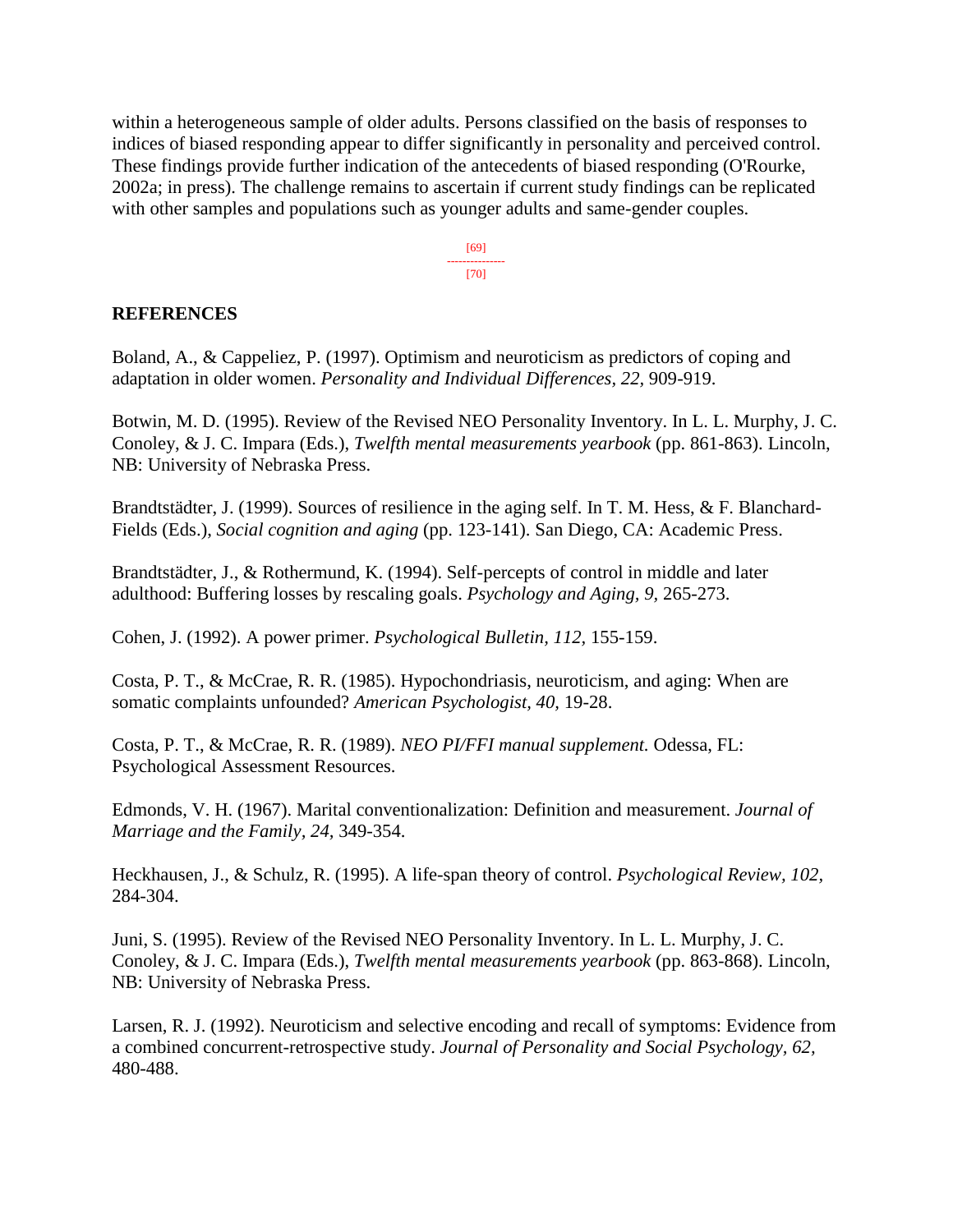Lautenschlager, G. J., & Flaherty, V. L. (1990). Computer administration of questions: More desirable or more social desirability? *Journal of Applied Psychology, 75,* 310-314.

Linden, W., Paulhus, D. L., & Dobson, K. S. (1986). Effects of response styles on the report of psychological and somatic distress. *Journal of Consulting and Clinical Psychology, 54,* 309-313.

Majerovitz, S. D. (1995). Role of family adaptability in the psychological adjustment of spouse caregivers to patients with dementia. *Psychology and Aging, 10,* 447-457.

O'Rourke, N. (in press). Cognitive adaptation and women's adjustment to conjugal bereavement. *Journal of Women and Aging.*

O'Rourke, N. (2002a). A social cognitive model of well-being among older adults. *Constructivism in the Human Sciences, 7,* 65-80.

> [71] --------------- [72]

O'Rourke, N. (2002b). Development and validation of a couples measure of biased responding: The Marital Aggrandizement Scale (Doctoral dissertation, University of Ottawa, 2001). *Dissertation Abstracts International, 63(1-B),* 543.

O'Rourke, N., & Cappeliez, P. (2003). Intra-couple variability in marital aggrandizement: Idealization and satisfaction within enduring relationships. *Current Research in Social Psychology, 8,* 206-224.

O'Rourke, N., & Cappeliez, P. (2002). Development and validation of a couples measure of biased responding: The Marital Aggrandizement Scale. *Journal of Personality Assessment, 78,*  301-320.

O'Rourke, N., & Cappeliez, P. (2001). Marital satisfaction and marital aggrandizement among older adults: Analysis of gender invariance. *Measurement and Evaluation in Counseling and Development, 34,* 66-79.

O'Rourke, N., Hayden, S., Haverkamp, B. E., Tuokko, H., & Beattie, B. L. (1995, October). *Quality of prior relationship, social desirability, and expressed burden among caregivers.* Poster session presented at the annual meeting of the Canadian Association on Gerontology, Vancouver, BC.

O'Rourke, N., & Tuokko, H. (2000). The psychological and physical costs of caregiving: The Canadian Study of Health and Aging. *Journal of Applied Gerontology, 19,* 389-404.

O'Rourke, N., & Wenaus, C. A. (1998). Marital aggrandizement as a mediator of burden among spouse of suspected dementia patients. *Canadian Journal on Aging, 17,* 384-400.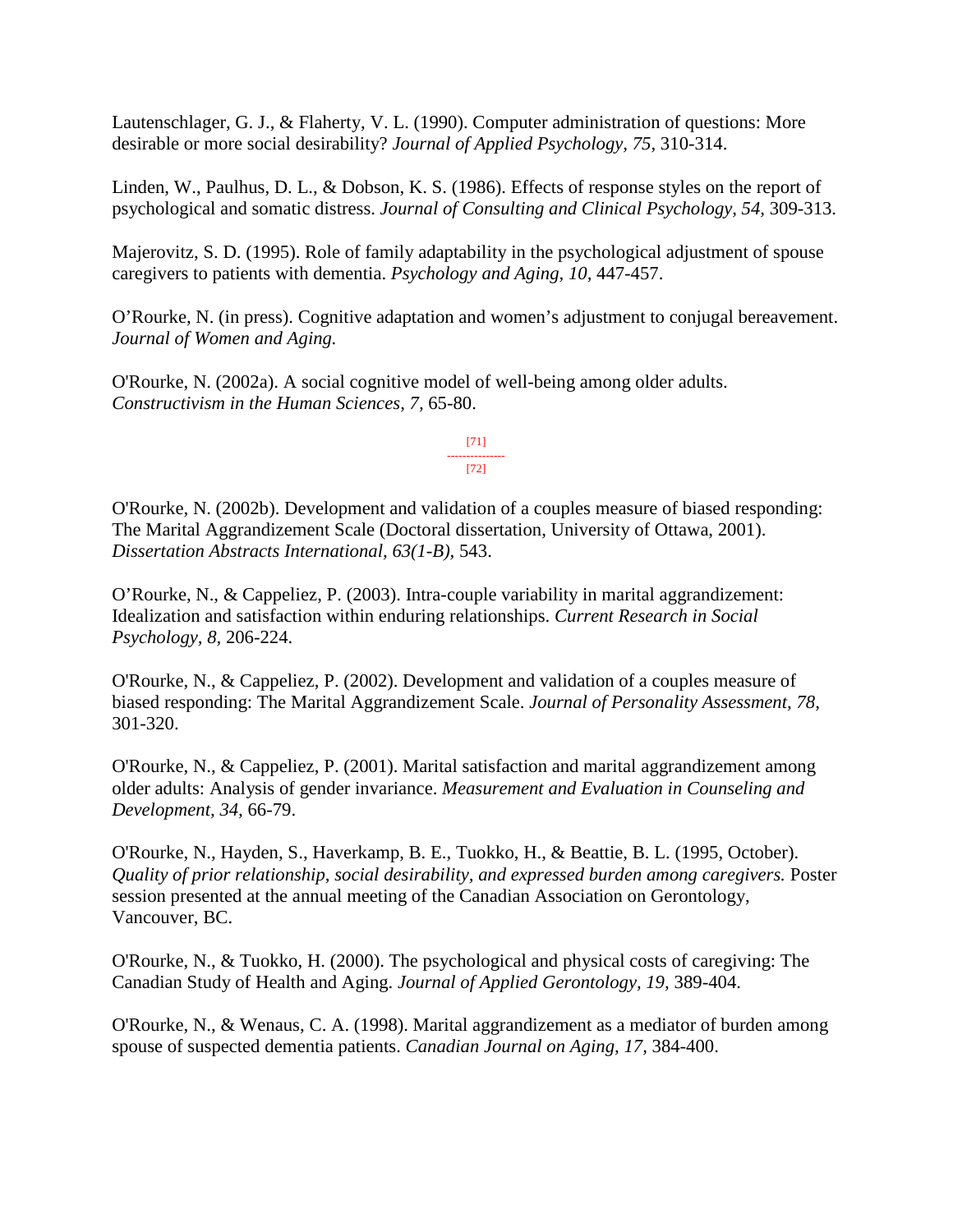Paulhus, D. L. (1983). Sphere-specific measures of perceived control. *Journal of Personality and Social Psychology, 44,* 1253-1265.

Paulhus, D. L. (1984). Two-component models of socially desirable responding. *Journal of Personality and Social Psychology, 46,* 598-608.

Paulhus, D. L. (1991). Measurement and control of response bias. In J. P. Robinson, P. R. Shaver, & L. S. Wrightsman (Eds.), *Measures of personality and social psychological attitudes* (pp. 17-59). San Diego, CA: Academic Press.

Paulhus, D. L. (1994). *Balanced Inventory of Desirable Responding: Reference manual for BIDR Version 6.* Unpublished manuscript, Department of Psychology, University of British Columbia, Vancouver, BC.

Paulhus, D. L., & Van Selst, M. (1990). The Spheres of Control Scale: 10 years of research. *Journal of Personality and Individual Differences, 11,* 1029-1036.

Reich, J. W., & Zautra, A. J. (1991). Experimental and measurement approaches to internal control in at-risk older adults. *Journal of Social Issues, 47,* 143-158.

Scheier, M. F., Carver, C. S., & Bridges, M. W. (1994). Distinguishing optimism from neuroticism (and trait anxiety, self-mastery, and self-esteem): A re-evaluation of the Life Orientation Test. *Journal of Personality and Social Psychology, 67,* 1063-1078.

Smith, T. W., Pope, M. K., Rhodewalt, F., & Poulton, J. L. (1989). Optimism, neuroticism, coping and symptoms reports: An alternative interpretation of the Life Orientation Test. *Journal of Personality and Social Psychology, 56,* 640-648.

#### [72] --------------- [73]

## **APPENDIX 1**

#### **Marital Aggrandizement Scale**

Using the scale below as a guide, select the number beside each statement to indicate which applies to you, your spouse, or your relationship.

| $---$ Not True $-- ---$ Somewhat True $---$                    |                                                   |  |  |  |  | $--$ Very True $--$ |  |  |
|----------------------------------------------------------------|---------------------------------------------------|--|--|--|--|---------------------|--|--|
| I cannot imagine having married anyone<br>other than my spouse |                                                   |  |  |  |  | 1 2 3 4 5 6 7       |  |  |
|                                                                | My marriage has not been a perfect<br>success $*$ |  |  |  |  | 1 2 3 4 5 6 7       |  |  |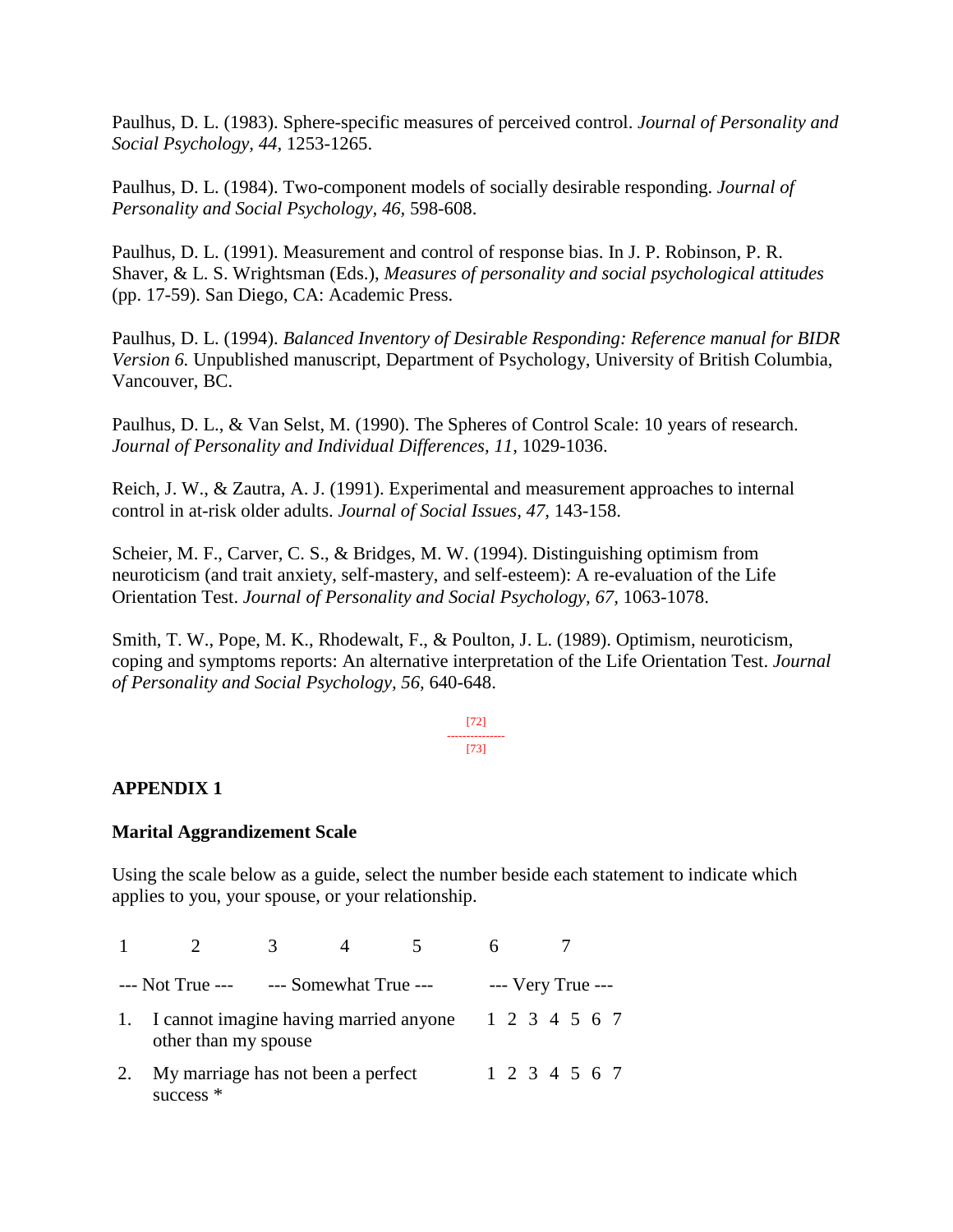| 3.  | There is never a moment I don't feel<br>completely in love with my spouse                                            |  | 1 2 3 4 5 6 7 |  |  |
|-----|----------------------------------------------------------------------------------------------------------------------|--|---------------|--|--|
| 4.  | I have been completely honest at all times<br>with my spouse throughout our marriage                                 |  | 1 2 3 4 5 6 7 |  |  |
| 5.  | Most times, I know what my spouse is<br>thinking before uttering a word                                              |  | 1 2 3 4 5 6 7 |  |  |
| 6.  | My spouse has never made me angry                                                                                    |  | 1 2 3 4 5 6 7 |  |  |
| 7.  | If my spouse has any faults, I am not<br>aware of them                                                               |  | 1 2 3 4 5 6 7 |  |  |
| 8.  | I do not recall a single argument with my<br>spouse                                                                  |  | 1 2 3 4 5 6 7 |  |  |
| 9.  | My spouse and I understand each other<br>perfectly                                                                   |  | 1 2 3 4 5 6 7 |  |  |
|     | 10. I have never known a moment of sexual<br>frustration during my marriage                                          |  | 1 2 3 4 5 6 7 |  |  |
|     | 11. My spouse and I sometimes annoy each<br>other *                                                                  |  | 1 2 3 4 5 6 7 |  |  |
|     | 12. My spouse has never made me unhappy                                                                              |  | 1 2 3 4 5 6 7 |  |  |
|     | 13. Some of my dealings with my spouse are<br>prompted by selfish motives                                            |  | 1 2 3 4 5 6 7 |  |  |
|     | 14. I have never regretted my marriage, not<br>even for a moment                                                     |  | 1 2 3 4 5 6 7 |  |  |
|     | 15. I always place the needs and wishes of my 1 2 3 4 5 6 7<br>spouse before my own                                  |  |               |  |  |
|     | 16. I have never imagined what it would be<br>like to be intimate with anyone other than<br>my spouse                |  | 1 2 3 4 5 6 7 |  |  |
|     | 17. My marriage could be happier than it is $*$                                                                      |  | 1 2 3 4 5 6 7 |  |  |
| 18. | If every person in the world had been<br>available and willing to marry me, I could<br>not have made a better choice |  | 1 2 3 4 5 6 7 |  |  |

*Note.* Asterisked items are reverse-keyed.

[73] --------------- [74]

## **AUTHOR BIOGRAPHY**